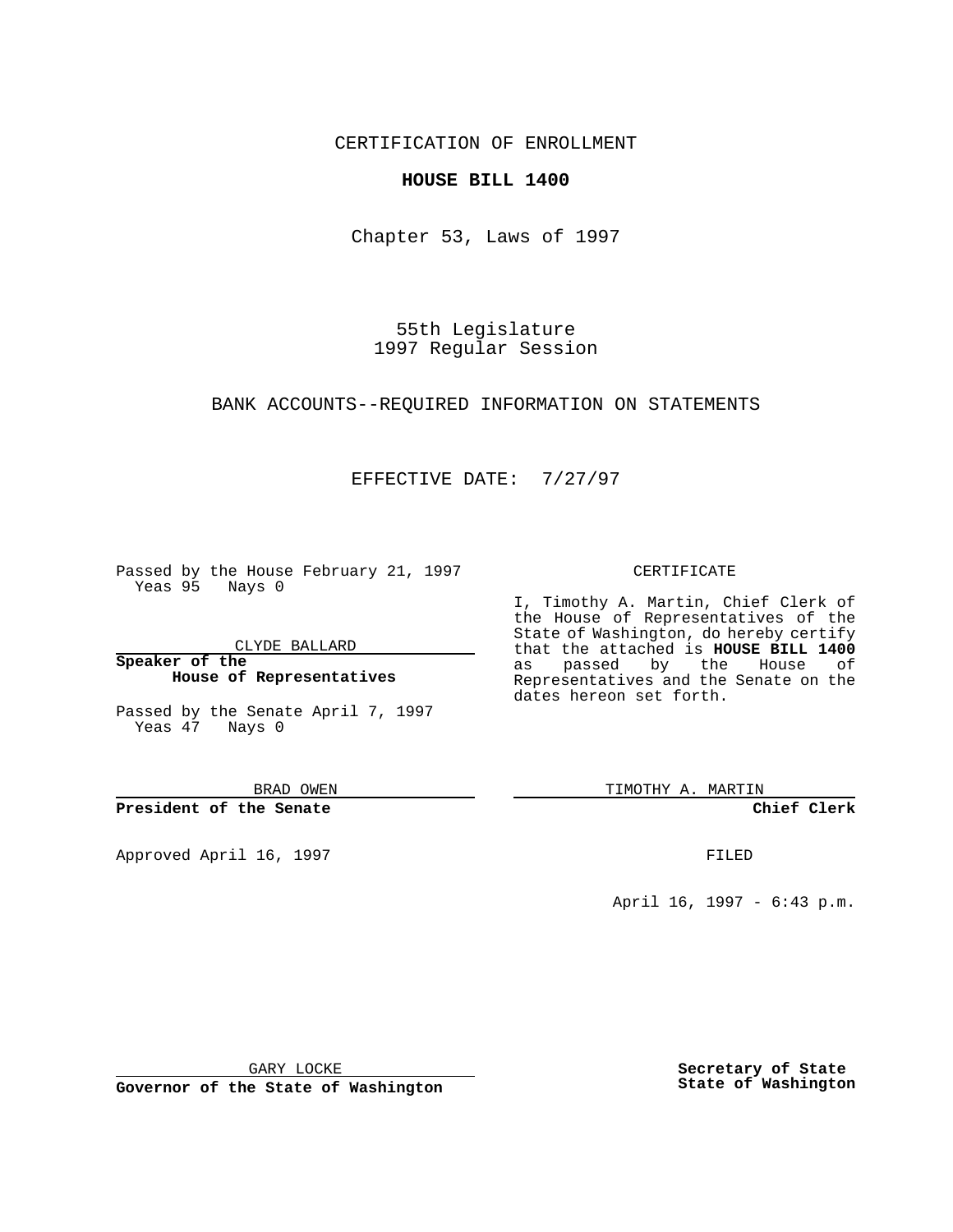## **HOUSE BILL 1400** \_\_\_\_\_\_\_\_\_\_\_\_\_\_\_\_\_\_\_\_\_\_\_\_\_\_\_\_\_\_\_\_\_\_\_\_\_\_\_\_\_\_\_\_\_\_\_

\_\_\_\_\_\_\_\_\_\_\_\_\_\_\_\_\_\_\_\_\_\_\_\_\_\_\_\_\_\_\_\_\_\_\_\_\_\_\_\_\_\_\_\_\_\_\_

Passed Legislature - 1997 Regular Session

**State of Washington 55th Legislature 1997 Regular Session**

**By** Representatives Benson, L. Thomas, Wolfe, Zellinsky, Sheahan and Appelwick

Read first time 01/24/97. Referred to Committee on Financial Institutions & Insurance.

1 AN ACT Relating to the bank statement rule; and amending RCW 62A.4- 2 406.

3 BE IT ENACTED BY THE LEGISLATURE OF THE STATE OF WASHINGTON:

4 **Sec. 1.** RCW 62A.4-406 and 1995 c 107 s 1 are each amended to read 5 as follows:

 (a) A bank that sends or makes available to a customer a statement of account showing payment of items for the account shall either return or make available to the customer the items paid, copies of the items paid, or provide information in the statement of account sufficient to 10 allow the customer reasonably to identify the items paid. ((Until 11 January 1, 1998,)) The statement of account provides sufficient information if the item is described by item number, amount, and date of payment. If the bank does not return the items paid or copies of the items paid, it shall provide in the statement of account the telephone number that the customer may call to request an item or copy of an item pursuant to subsection (b) of this section.

17 (b) If the items are not returned to the customer, the person 18 retaining the items shall either retain the items or, if the items are 19 destroyed, maintain the capacity to furnish legible copies of the items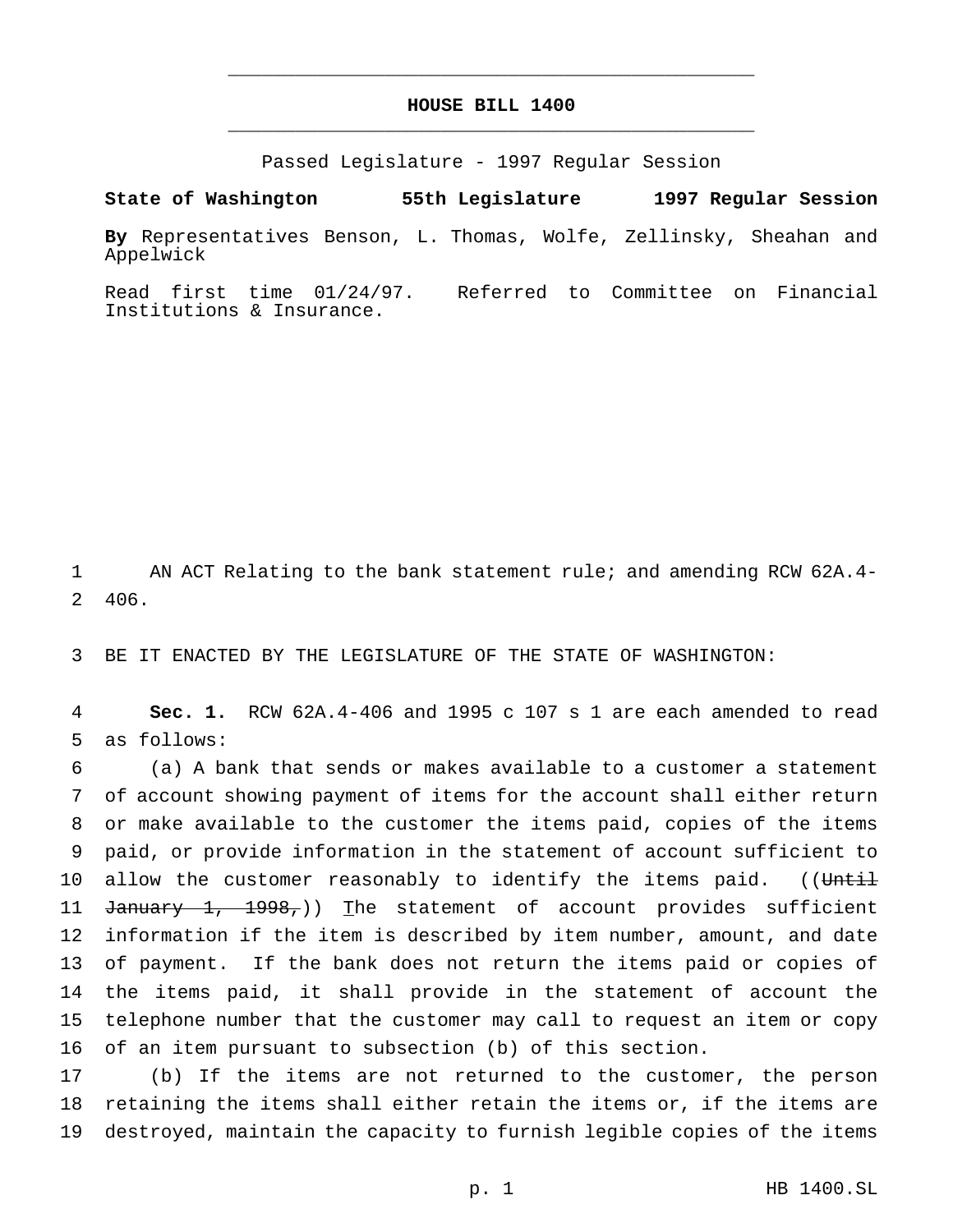until the expiration of seven years after receipt of the items. A customer may request an item from the bank that paid the item, and that bank must provide in a reasonable time either the item or, if the item has been destroyed or is not otherwise obtainable, a legible copy of the item. A bank shall provide, upon request and without charge to the customer, at least two items or copies of items with respect to each statement of account sent to the customer. A bank may charge fees for additional items or copies of items in accordance with RCW 30.22.230. Requests for ten items or less shall be processed and completed within ten business days.

 (c) If a bank sends or makes available a statement of account or items pursuant to subsection (a), the customer must exercise reasonable promptness in examining the statement or the items to determine whether any payment was not authorized because of an alteration of an item or because a purported signature by or on behalf of the customer was not authorized. If, based on the statement or items provided, the customer should reasonably have discovered the unauthorized payment, the customer must promptly notify the bank of the relevant facts.

 (d) If the bank proves that the customer, failed with respect to an item, to comply with the duties imposed on the customer by subsection (c) the customer is precluded from asserting against the bank:

 (1) The customer's unauthorized signature or any alteration on the item, if the bank also proves that it suffered a loss by reason of the failure; and

 (2) The customer's unauthorized signature or alteration by the same wrong-doer on any other item paid in good faith by the bank if the payment was made before the bank received notice from the customer of the unauthorized signature or alteration and after the customer had been afforded a reasonable period of time, not exceeding thirty days, in which to examine the item or statement of account and notify the bank.

 (e) If subsection (d) applies and the customer proves that the bank failed to exercise ordinary care in paying the item and that the failure substantially contributed to loss, the loss is allocated between the customer precluded and the bank asserting the preclusion according to the extent to which the failure of the customer to comply with subsection (c) and the failure of the bank to exercise ordinary care contributed to the loss. If the customer proves that the bank did